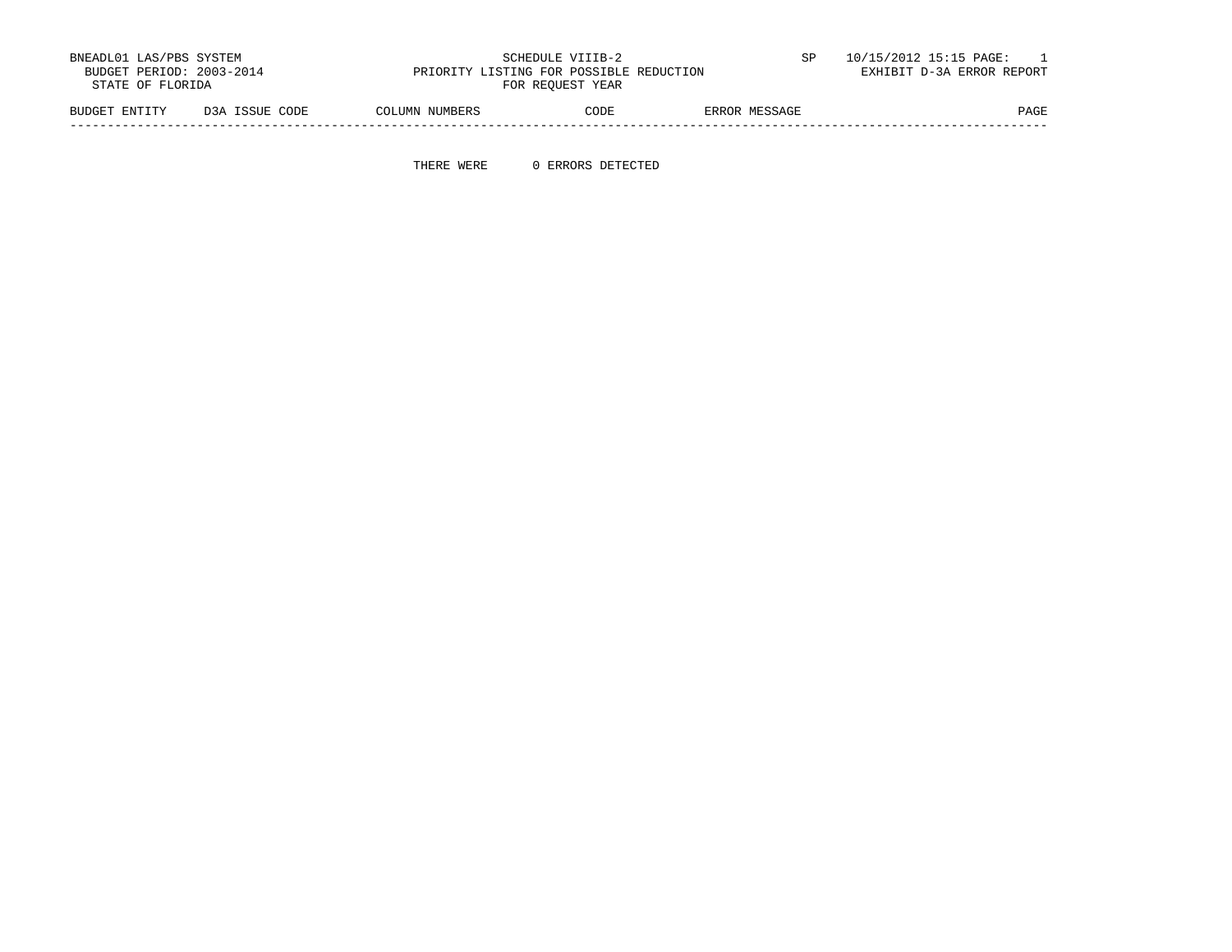| BUDGET PERIOD: 2003-2014<br>STATE OF FLORIDA                                                                                                                                                                                                                                | PRIORITY LISTING FOR POSSIBLE REDUCTION<br>FOR REQUEST YEAR              | EXHIBIT D-3A<br>DETAIL OF EXPENDITURES                             |
|-----------------------------------------------------------------------------------------------------------------------------------------------------------------------------------------------------------------------------------------------------------------------------|--------------------------------------------------------------------------|--------------------------------------------------------------------|
|                                                                                                                                                                                                                                                                             | COL A93<br>SCH VIIIB-2<br>REDUCTIONS<br>POS<br>AMOUNT<br>--------------- | CODES                                                              |
| ECONOMIC OPPORTUNITY<br><b>PGM: WORKFORCE SERVICES</b><br>WORKFORCE DEVELOPMENT<br>ECONOMIC OPPORTUNITIES<br>WORKFORCE SERVICES<br>FEDERAL FUNDING REDUCTIONS<br>REDUCE BUDGET AUTHORITY TO REFLECT<br>LOSS OF TEMPORARY ASSISTANCE TO<br>NEEDY FAMILIES (TANF) BLOCK GRANT |                                                                          | 40000000<br>40200000<br>40200100<br>11<br>1102.00.00.00<br>3200000 |
| FUNDING<br>SALARIES AND BENEFITS                                                                                                                                                                                                                                            |                                                                          | 3200100<br>010000                                                  |
| WELFARE TRANSITION TF                                                                                                                                                                                                                                                       | -FEDERL 59,925-<br>________________                                      | 2401 3                                                             |
| OTHER PERSONAL SERVICES                                                                                                                                                                                                                                                     |                                                                          | 030000                                                             |
| WELFARE TRANSITION TF -FEDERL 3,266-                                                                                                                                                                                                                                        | ----------------                                                         | 2401 3                                                             |
| EXPENSES                                                                                                                                                                                                                                                                    |                                                                          | 040000                                                             |
| WELFARE TRANSITION TF - FEDERL 55,269-                                                                                                                                                                                                                                      | ================                                                         | 2401 3                                                             |
| OPERATING CAPITAL OUTLAY                                                                                                                                                                                                                                                    |                                                                          | 060000                                                             |
| WELFARE TRANSITION TF                                                                                                                                                                                                                                                       | $-FEDERL$ 1, 321-<br>===============                                     | 2401 3                                                             |
| SPECIAL CATEGORIES<br>NON CUSTODIAL PARENT PRG                                                                                                                                                                                                                              |                                                                          | 100000<br>100564                                                   |
| WELFARE TRANSITION TF -FEDERL 70,800-                                                                                                                                                                                                                                       | ===============                                                          | 2401 3                                                             |
| G/A-CONTRACTED SERVICES                                                                                                                                                                                                                                                     |                                                                          | 100778                                                             |

WELFARE TRANSITION TF  $-$ FEDERL 28,750-<br>
28,750-

## G/A-REGIONAL WORKFORCE BDS 100780

| TRANSI<br>WEL'<br>$m$ r<br>ותר ־<br>'ARF<br>. | FEDERL | 4 <sub>h</sub><br>,<br>$\mathbf{u}$  | 2401 |
|-----------------------------------------------|--------|--------------------------------------|------|
|                                               |        | ________________<br>________________ |      |

===============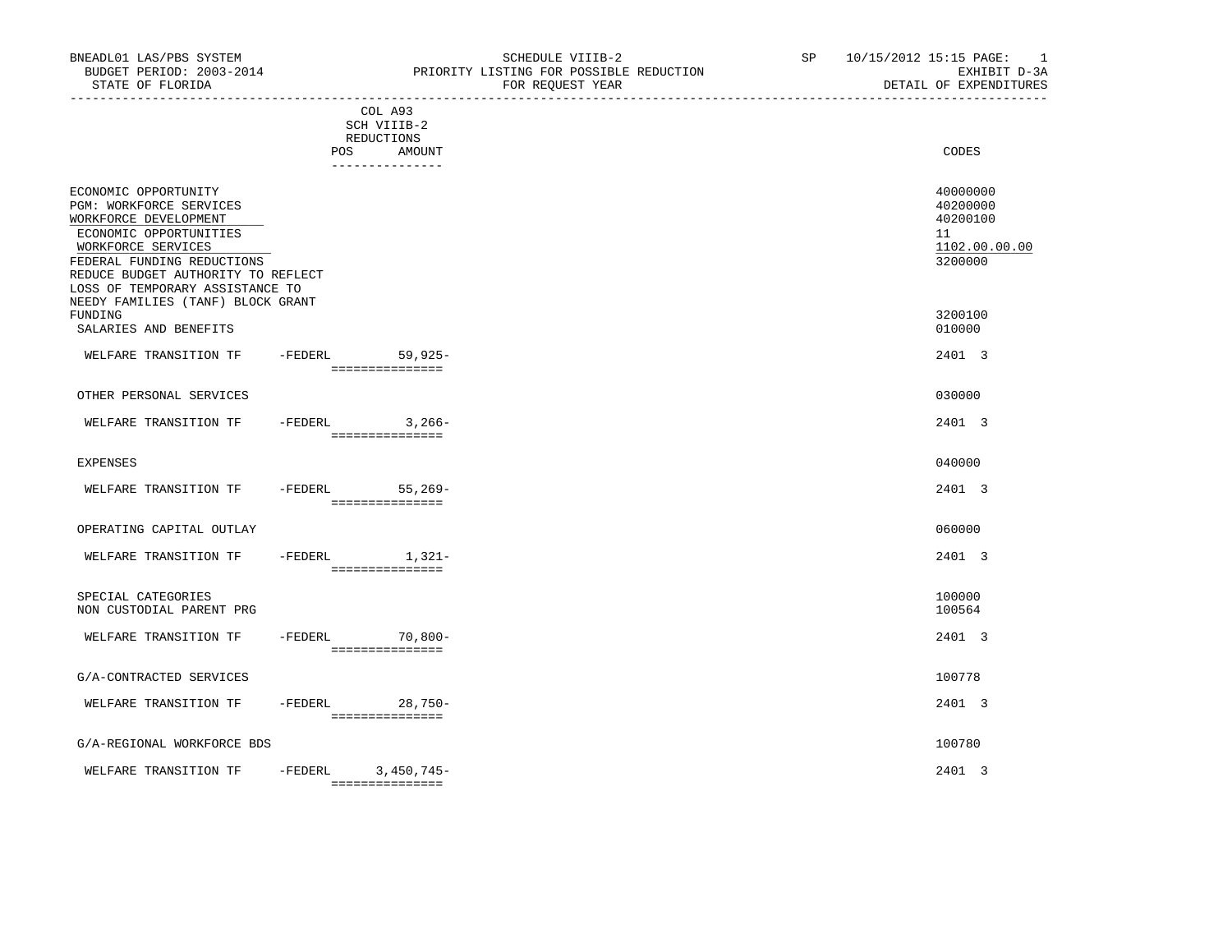| ECONOMIC OPPORTUNITY                      |         |               | 40000000      |
|-------------------------------------------|---------|---------------|---------------|
| <b>PGM: WORKFORCE SERVICES</b>            |         |               | 40200000      |
| WORKFORCE DEVELOPMENT                     |         |               | 40200100      |
| ECONOMIC OPPORTUNITIES                    |         |               | 11            |
| WORKFORCE SERVICES                        |         |               | 1102.00.00.00 |
| FEDERAL FUNDING REDUCTIONS                |         |               | 3200000       |
| REDUCE BUDGET AUTHORITY TO REFLECT        |         |               |               |
| LOSS OF TEMPORARY ASSISTANCE TO           |         |               |               |
| NEEDY FAMILIES (TANF) BLOCK GRANT         |         |               |               |
| FUNDING                                   |         |               | 3200100       |
| DATA PROCESSING SERVICES                  |         |               | 210000        |
| SOUTHWOOD SRC                             |         |               | 210021        |
| WELFARE TRANSITION TF                     | -FEDERL | $9,868-$      | 2401 3        |
|                                           |         | ============= |               |
| TOTAL: REDUCE BUDGET AUTHORITY TO REFLECT |         |               | 3200100       |
| LOSS OF TEMPORARY ASSISTANCE TO           |         |               |               |
| NEEDY FAMILIES (TANF) BLOCK GRANT         |         |               |               |
| FUNDING                                   |         |               |               |
| TOTAL ISSUE                               |         | $3,679,944-$  |               |
|                                           |         |               |               |

 AGENCY ISSUE NARRATIVE: SCH VIIIB-2 NARR 13-14 NARRATIVE: IT COMPONENT? NO

Priority #4

 Federal Temporary Assistance for Needy Families (TANF) block grant funds provide assistance and work opportunities to needy families. In Fiscal Year 2012-13, the Legislature provided operating budget authority in the Welfare Transition Trust Fund to the Department of Children and Families (DCF), the Office of Early Learning (OEL), and the Department of Economic Opportunity (DEO) to spend Florida's \$562.3 million TANF block grant allotment. Of that amount, DEO's workforce system received approximately \$74.6 million. This level of funding is approximately \$10 million less than the TANF funding provided to the workforce system in Fiscal Year 2011-12.

\*\*\*\*\*\*\*\*\*\*\*\*\*\*\*\*\*\*\*\*\*\*\*\*\*\*\*\*\*\*\*\*\*\*\*\*\*\*\*\*\*\*\*\*\*\*\*\*\*\*\*\*\*\*\*\*\*\*\*\*\*\*\*\*\*\*\*\*\*\*\*\*\*\*\*\*\*\*\*\*\*\*\*\*\*\*\*\*\*\*\*\*\*\*\*\*\*\*\*\*\*\*\*\*\*\*\*\*\*\*\*\*\*\*\*\*\*\*\*\*\*\*\*\*\*\*\*

 The federal TANF block grant has an annual maintenance of effort (MOE) requirement. States are required to spend 80 percent of the state funds expended under the former Aid to Families with Dependent Children (AFDC) program or 75 percent if federal work participation requirements are met (50 percent all-family rate and 90 percent two-parent family rate). Because Florida has consistently met the work participation requirements since the inception of the TANF program, the required MOE has been \$368.4 million (75 percent). If Florida fails to meet the federal work participation requirements, the MOE will increase by 5 percent, or \$24.5 million.

 The Regional Workforce Boards, DEO and Workforce Florida, Inc. spent all of the TANF funds provided to the workforce system in Fiscal Year 2011-12. Additional reductions to TANF funding will have a direct impact on program services and administrative operations and could potentially impact Florida's ability to meet the federal work participation requirements. To meet DEO's TANF reduction target of \$3,731,476, the Department proposes proportionate reductions to administrative operations of DEO and Workforce Florida, Inc., as well as funds provided to the Regional Workforce Boards for administrative operations and direct program services. \*\*\*\*\*\*\*\*\*\*\*\*\*\*\*\*\*\*\*\*\*\*\*\*\*\*\*\*\*\*\*\*\*\*\*\*\*\*\*\*\*\*\*\*\*\*\*\*\*\*\*\*\*\*\*\*\*\*\*\*\*\*\*\*\*\*\*\*\*\*\*\*\*\*\*\*\*\*\*\*\*\*\*\*\*\*\*\*\*\*\*\*\*\*\*\*\*\*\*\*\*\*\*\*\*\*\*\*\*\*\*\*\*\*\*\*\*\*\*\*\*\*\*\*\*\*\*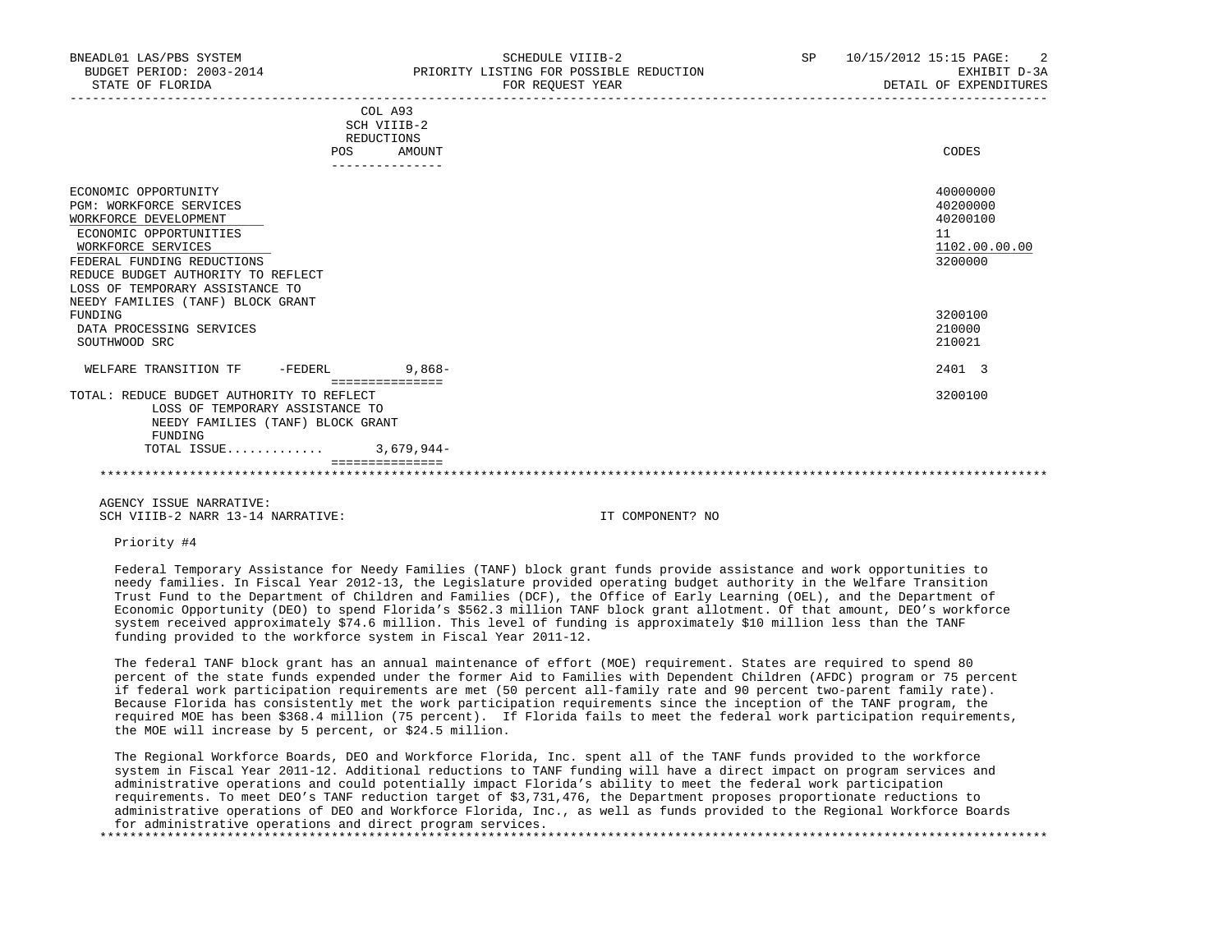| BNEADL01 LAS/PBS SYSTEM<br>BUDGET PERIOD: 2003-2014<br>STATE OF FLORIDA                                                                                                                                                         |                                                    | SCHEDULE VIIIB-2<br>PRIORITY LISTING FOR POSSIBLE REDUCTION<br>FOR REOUEST YEAR |           | SP 10/15/2012 15:15 PAGE:<br>EXHIBIT D-3A<br>DETAIL OF EXPENDITURES |          |                                                                    |
|---------------------------------------------------------------------------------------------------------------------------------------------------------------------------------------------------------------------------------|----------------------------------------------------|---------------------------------------------------------------------------------|-----------|---------------------------------------------------------------------|----------|--------------------------------------------------------------------|
|                                                                                                                                                                                                                                 | COL A93<br>SCH VIIIB-2<br>REDUCTIONS<br>POS AMOUNT |                                                                                 |           |                                                                     |          | CODES                                                              |
|                                                                                                                                                                                                                                 | ----------------                                   |                                                                                 |           |                                                                     |          |                                                                    |
| ECONOMIC OPPORTUNITY<br>PGM: WORKFORCE SERVICES<br>WORKFORCE DEVELOPMENT<br>ECONOMIC OPPORTUNITIES<br>WORKFORCE SERVICES<br>FEDERAL FUNDING REDUCTIONS<br>REDUCE BUDGET AUTHORITY TO REFLECT<br>LOSS OF TEMPORARY ASSISTANCE TO |                                                    |                                                                                 |           |                                                                     |          | 40000000<br>40200000<br>40200100<br>11<br>1102.00.00.00<br>3200000 |
| NEEDY FAMILIES (TANF) BLOCK GRANT<br>FUNDING                                                                                                                                                                                    |                                                    |                                                                                 |           |                                                                     |          | 3200100                                                            |
| POSITION DETAIL OF SALARIES AND BENEFITS:                                                                                                                                                                                       |                                                    |                                                                                 |           |                                                                     |          |                                                                    |
|                                                                                                                                                                                                                                 | FTE                                                | BASE RATE                                                                       | ADDITIVES | BENEFITS                                                            | SUBTOTAL | LAPSE LAPSED SALARIES<br>- 20년<br>AND BENEFITS                     |
| A93 - SCH VIIIB-2 REDUCTIONS                                                                                                                                                                                                    |                                                    |                                                                                 |           |                                                                     |          |                                                                    |
| CHANGES TO CURRENTLY AUTHORIZED POSITIONS<br>OTHER SALARY AMOUNT                                                                                                                                                                |                                                    |                                                                                 |           |                                                                     |          |                                                                    |
| 2401 WELFARE TRANSITION TF                                                                                                                                                                                                      |                                                    |                                                                                 |           |                                                                     |          | 59,925-<br>-----------                                             |
|                                                                                                                                                                                                                                 |                                                    |                                                                                 |           |                                                                     |          | $59,925-$<br>==============                                        |
|                                                                                                                                                                                                                                 |                                                    |                                                                                 |           |                                                                     |          |                                                                    |
| STATE FUNDING REDUCTIONS<br>REDUCE BUDGET AUTHORITY TO REFLECT                                                                                                                                                                  |                                                    |                                                                                 |           |                                                                     |          | 3300000                                                            |
| <b>AVAILABLE REVENUE</b><br>SPECIAL CATEGORIES                                                                                                                                                                                  |                                                    |                                                                                 |           |                                                                     |          | 3300250<br>100000                                                  |
| G/A-DISPLACED HOMEMAKERS                                                                                                                                                                                                        |                                                    |                                                                                 |           |                                                                     |          | 100967                                                             |
| DISPLACED HOMEMAKER TF -STATE 136,568-                                                                                                                                                                                          |                                                    |                                                                                 |           |                                                                     |          | 2160 1                                                             |
|                                                                                                                                                                                                                                 | ===============                                    |                                                                                 |           |                                                                     |          |                                                                    |
| AGENCY ISSUE NARRATIVE:<br>SCH VIIIB-2 NARR 13-14 NARRATIVE:                                                                                                                                                                    |                                                    |                                                                                 |           | IT COMPONENT? NO                                                    |          |                                                                    |

Priority #3

 The Displaced Homemaker Program was established in 1976 to address the job training and educational needs of eligible individuals who are: 35 years of age or older; have worked in the home providing unpaid household services for family members; are not adequately employed and have difficulty securing adequate employment; and have been dependent on the income of another family member, but is no longer supported by such income, or have been dependent on federal assistance. The program is funded by additional fees on marriage license applications (\$7.50) and dissolution of marriage filings (\$12.50) that are deposited in the Displaced Homemakers Trust Fund. Revenues from these sources have been declining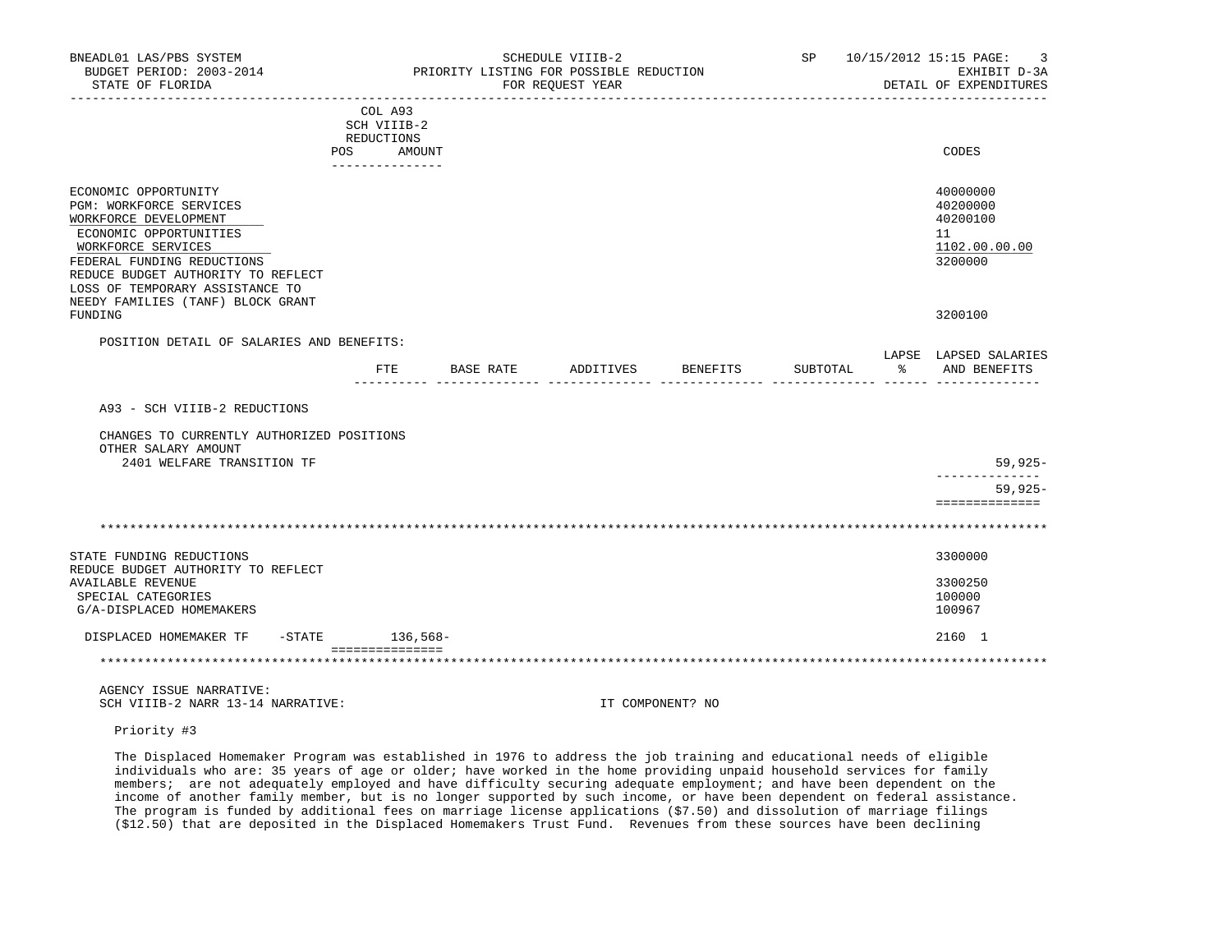|                      |     | COL A93         |          |
|----------------------|-----|-----------------|----------|
|                      |     | SCH VIIIB-2     |          |
|                      |     | REDUCTIONS      |          |
|                      | POS | AMOUNT          | CODES    |
|                      |     | --------------- |          |
| ECONOMIC OPPORTUNITY |     |                 | 40000000 |
|                      |     |                 |          |

| ECONOMIC OPPORTUNITY               | 40000000      |
|------------------------------------|---------------|
| PGM: WORKFORCE SERVICES            | 40200000      |
| WORKFORCE DEVELOPMENT              | 40200100      |
| ECONOMIC OPPORTUNITIES             | ᆂᆂ            |
| WORKFORCE SERVICES                 | 1102.00.00.00 |
| STATE FUNDING REDUCTIONS           | 3300000       |
| REDUCE BUDGET AUTHORITY TO REFLECT |               |
| AVAILABLE REVENUE                  | 3300250       |

 since 2006. The Department of Economic Opportunity (DEO) recommends that the operating budget authority be reduced to reflect declining revenues. The reduction amount of \$136,568 was calculated to meet DEO's target reduction for state trust funds.

 Section 446.50, Florida Statutes, requires the Department to submit a State Plan Update for the Displaced Homemaker Program in January of every year. The State Plan Update submitted in January 2012 indicates that the program continues to reach the intended eligible population and is meeting its performance goals. The State Plan Update notes that the population served in the state-funded Displaced Homemaker Program could receive federally-funded workforce services available through Florida's One-Stop Career Centers.

\*\*\*\*\*\*\*\*\*\*\*\*\*\*\*\*\*\*\*\*\*\*\*\*\*\*\*\*\*\*\*\*\*\*\*\*\*\*\*\*\*\*\*\*\*\*\*\*\*\*\*\*\*\*\*\*\*\*\*\*\*\*\*\*\*\*\*\*\*\*\*\*\*\*\*\*\*\*\*\*\*\*\*\*\*\*\*\*\*\*\*\*\*\*\*\*\*\*\*\*\*\*\*\*\*\*\*\*\*\*\*\*\*\*\*\*\*\*\*\*\*\*\*\*\*\*\*

TOTAL: WORKFORCE SERVICES 1102.00.00 PORT 200.00 COLLECT 1102.00.00 COLLECT 1102.00.00 COLLECT 1102.00 COLLECT BY FUND TYPE TRUST FUNDS..................... 3,816,512- 2000 ===============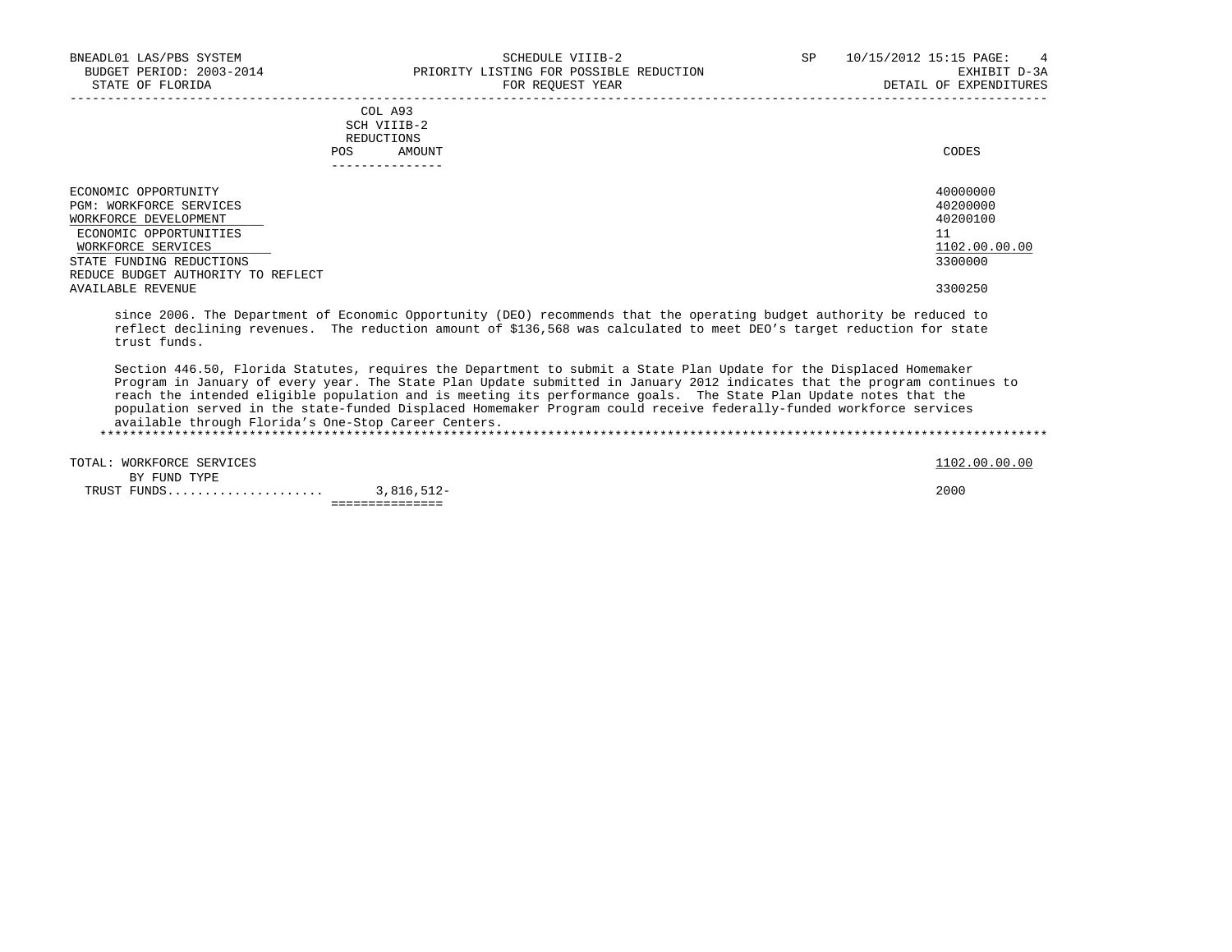| <b>POS</b>                                                                                                                                                                                                     | COL A93<br>SCH VIIIB-2<br>REDUCTIONS<br>AMOUNT<br>______________ | CODES                                                              |
|----------------------------------------------------------------------------------------------------------------------------------------------------------------------------------------------------------------|------------------------------------------------------------------|--------------------------------------------------------------------|
| ECONOMIC OPPORTUNITY<br>PGM: WORKFORCE SERVICES<br>REEMPLOYMENT ASST PRG<br>ECONOMIC OPPORTUNITIES<br>WORKFORCE SERVICES<br>PROGRAM REDUCTIONS<br>INITIAL SKILLS REVIEW - REDUCE<br>FUNDING BASED ON NUMBER OF |                                                                  | 40000000<br>40200000<br>40200200<br>11<br>1102.00.00.00<br>33V0000 |
| PARTICIPANTS<br>SPECIAL CATEGORIES<br>G/A-CONTRACTED SERVICES                                                                                                                                                  |                                                                  | 33V0030<br>100000<br>100778                                        |
| SPEC EMPLOYMNT SECU ADM TF-STATE                                                                                                                                                                               | $700,000 -$                                                      | 2648 1                                                             |

 AGENCY ISSUE NARRATIVE: SCH VIIIB-2 NARR 13-14 NARRATIVE: IT COMPONENT? NO

Priority #1

 During the 2011 Session, the Legislature amended section 443.091, Florida Statutes, relating to benefit eligibility conditions, to require individuals making continued claims for reemployment assistance benefits to participate in an initial skills review. Section 443.036(26), Florida Statutes, provides that initial skills review means an online education or training program that is designed to measure a mastery level of workplace skills. The initial skills review (ISR) requirement took effect on August 1, 2011.

 The Department of Economic Opportunity executed a three year contract in July of 2011 with Worldwide Interactive Network, Inc. (WIN) to implement the ISR requirement. For Fiscal Year 2011-12, the contracted amount for the ISR was \$2 million, paid at a flat monthly rate of approximately \$166,667, which was based on a cost of \$2 per participant and a projected 1 million participants. In June of 2012, the contract was amended to update the Fiscal Year 2012-13 deliverables. For Fiscal Year 2012-13, the contracted amount for the ISR is \$2.7 million, paid at a flat monthly rate of \$225,000, based on a cost of \$2.70 per participant and a projected 1 million participants. The actual number of participants completing the ISR for the reporting period ending September 30, 2012, is 37,564. The cumulative number of "completers" since the program's inception on August 1, 2011, a 14 month period, is 735,344.

 For Fiscal Year 2013-14, the third and final year of the current contract, the Department proposes a reduction of \$700,000 in the Special Employment Security Administration Trust Fund. This reduction will return the funding provided for the Initial Skills Review to the Fiscal Year 2011-12 contracted level. \*\*\*\*\*\*\*\*\*\*\*\*\*\*\*\*\*\*\*\*\*\*\*\*\*\*\*\*\*\*\*\*\*\*\*\*\*\*\*\*\*\*\*\*\*\*\*\*\*\*\*\*\*\*\*\*\*\*\*\*\*\*\*\*\*\*\*\*\*\*\*\*\*\*\*\*\*\*\*\*\*\*\*\*\*\*\*\*\*\*\*\*\*\*\*\*\*\*\*\*\*\*\*\*\*\*\*\*\*\*\*\*\*\*\*\*\*\*\*\*\*\*\*\*\*\*\*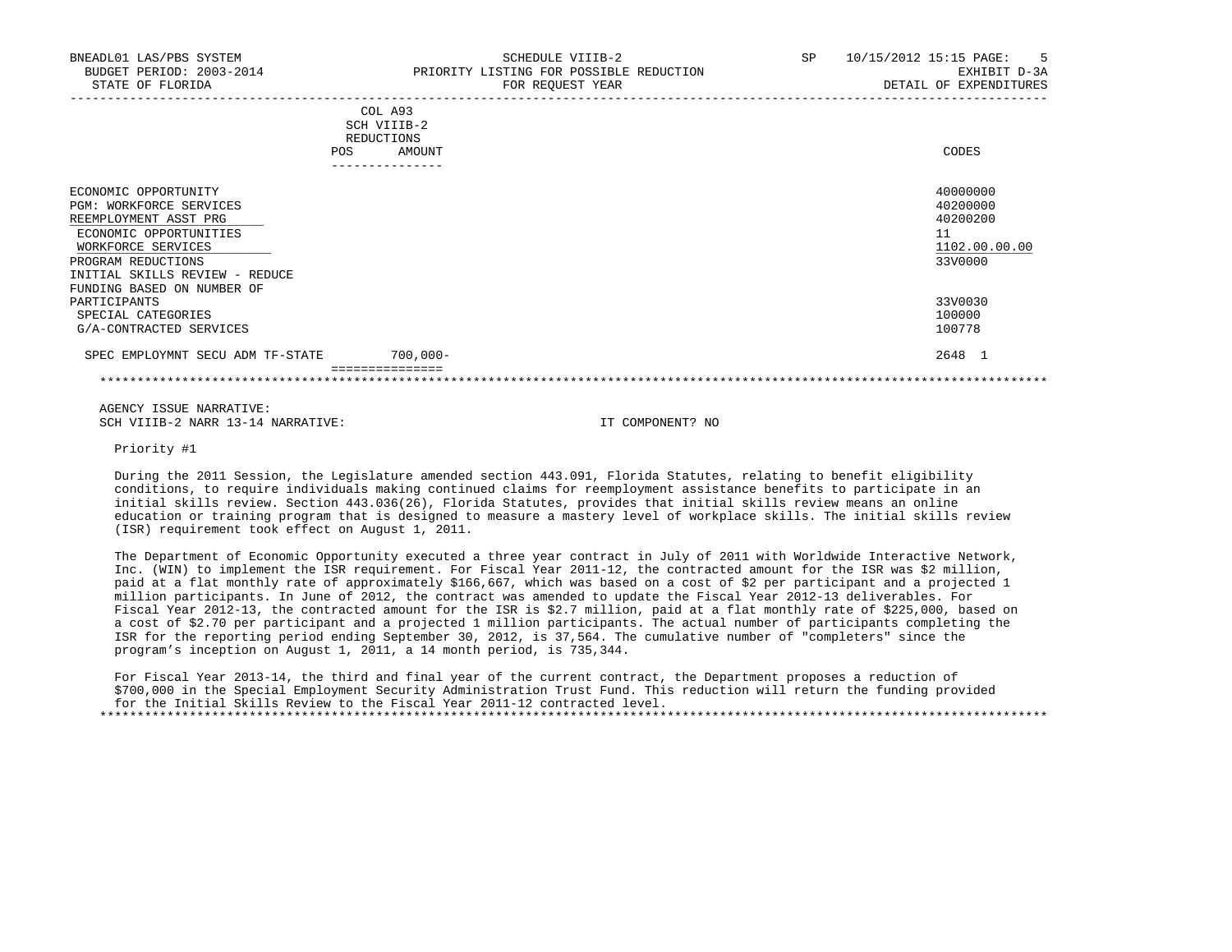| BNEADL01 LAS/PBS SYSTEM<br>BUDGET PERIOD: 2003-2014<br>STATE OF FLORIDA                                                                                                                                                           | SCHEDULE VIIIB-2<br>PRIORITY LISTING FOR POSSIBLE REDUCTION<br>FOR REQUEST YEAR | SP | 10/15/2012 15:15 PAGE:<br>6<br>EXHIBIT D-3A<br>DETAIL OF EXPENDITURES |
|-----------------------------------------------------------------------------------------------------------------------------------------------------------------------------------------------------------------------------------|---------------------------------------------------------------------------------|----|-----------------------------------------------------------------------|
|                                                                                                                                                                                                                                   | COL A93<br>SCH VIIIB-2<br>REDUCTIONS<br>POS<br>AMOUNT                           |    | CODES                                                                 |
| ECONOMIC OPPORTUNITY<br>PGM: WORKFORCE SERVICES<br>WORKFORCE FLORIDA, INC.<br>ECONOMIC OPPORTUNITIES<br>WORKFORCE SERVICES<br>FEDERAL FUNDING REDUCTIONS<br>REDUCE BUDGET AUTHORITY TO REFLECT<br>LOSS OF TEMPORARY ASSISTANCE TO |                                                                                 |    | 40000000<br>40200000<br>40200600<br>11<br>1102.00.00.00<br>3200000    |
| NEEDY FAMILIES (TANF) BLOCK GRANT<br>FUNDING<br>SPECIAL CATEGORIES<br>WORKFORCE FLA INC. OPERTNS                                                                                                                                  |                                                                                 |    | 3200100<br>100000<br>100825                                           |
| WELFARE TRANSITION TF<br>-FEDERL                                                                                                                                                                                                  | 51,532<br>===============                                                       |    | 2401 3                                                                |

 AGENCY ISSUE NARRATIVE: SCH VIIIB-2 NARR 13-14 NARRATIVE: IT COMPONENT? NO Priority #4

 Federal Temporary Assistance for Needy Families (TANF) block grant funds provide assistance and work opportunities to needy families. In Fiscal Year 2012-13, the Legislature provided operating budget authority in the Welfare Transition Trust Fund to the Department of Children and Families (DCF), the Office of Early Learning (OEL), and the Department of Economic Opportunity (DEO) to spend Florida's \$562.3 million TANF block grant allotment. Of that amount, DEO's workforce system received approximately \$74.6 million. This level of funding is approximately \$10 million less than the TANF funding provided to the workforce system in Fiscal Year 2011-12.

\*\*\*\*\*\*\*\*\*\*\*\*\*\*\*\*\*\*\*\*\*\*\*\*\*\*\*\*\*\*\*\*\*\*\*\*\*\*\*\*\*\*\*\*\*\*\*\*\*\*\*\*\*\*\*\*\*\*\*\*\*\*\*\*\*\*\*\*\*\*\*\*\*\*\*\*\*\*\*\*\*\*\*\*\*\*\*\*\*\*\*\*\*\*\*\*\*\*\*\*\*\*\*\*\*\*\*\*\*\*\*\*\*\*\*\*\*\*\*\*\*\*\*\*\*\*\*

 The federal TANF block grant has an annual maintenance of effort (MOE) requirement. States are required to spend 80 percent of the state funds expended under the former Aid to Families with Dependent Children (AFDC) program or 75 percent if federal work participation requirements are met (50 percent all-family rate and 90 percent two-parent family rate). Because Florida has always met the work participation requirements since the inception of the TANF program, the required MOE has been \$368.4 million (75 percent). If Florida fails to meet the federal work participation requirements, the MOE will increase by 5 percent, or \$24.5 million.

 The Regional Workforce Boards, DEO and Workforce Florida, Inc. spent all of the TANF funds provided to the workforce system in Fiscal Year 2011-12. Additional reductions to TANF funding will have a direct impact on administrative operations and program services and could potentially impact Florida's ability to meet the federal work participation requirements. To meet DEO's TANF reduction target of \$3,731,476, the Department proposes proportionate reductions to administrative operations of DEO and Workforce Florida, Inc., as well as funds provided to the Regional Workforce Boards for administrative operations and direct program services.

\*\*\*\*\*\*\*\*\*\*\*\*\*\*\*\*\*\*\*\*\*\*\*\*\*\*\*\*\*\*\*\*\*\*\*\*\*\*\*\*\*\*\*\*\*\*\*\*\*\*\*\*\*\*\*\*\*\*\*\*\*\*\*\*\*\*\*\*\*\*\*\*\*\*\*\*\*\*\*\*\*\*\*\*\*\*\*\*\*\*\*\*\*\*\*\*\*\*\*\*\*\*\*\*\*\*\*\*\*\*\*\*\*\*\*\*\*\*\*\*\*\*\*\*\*\*\*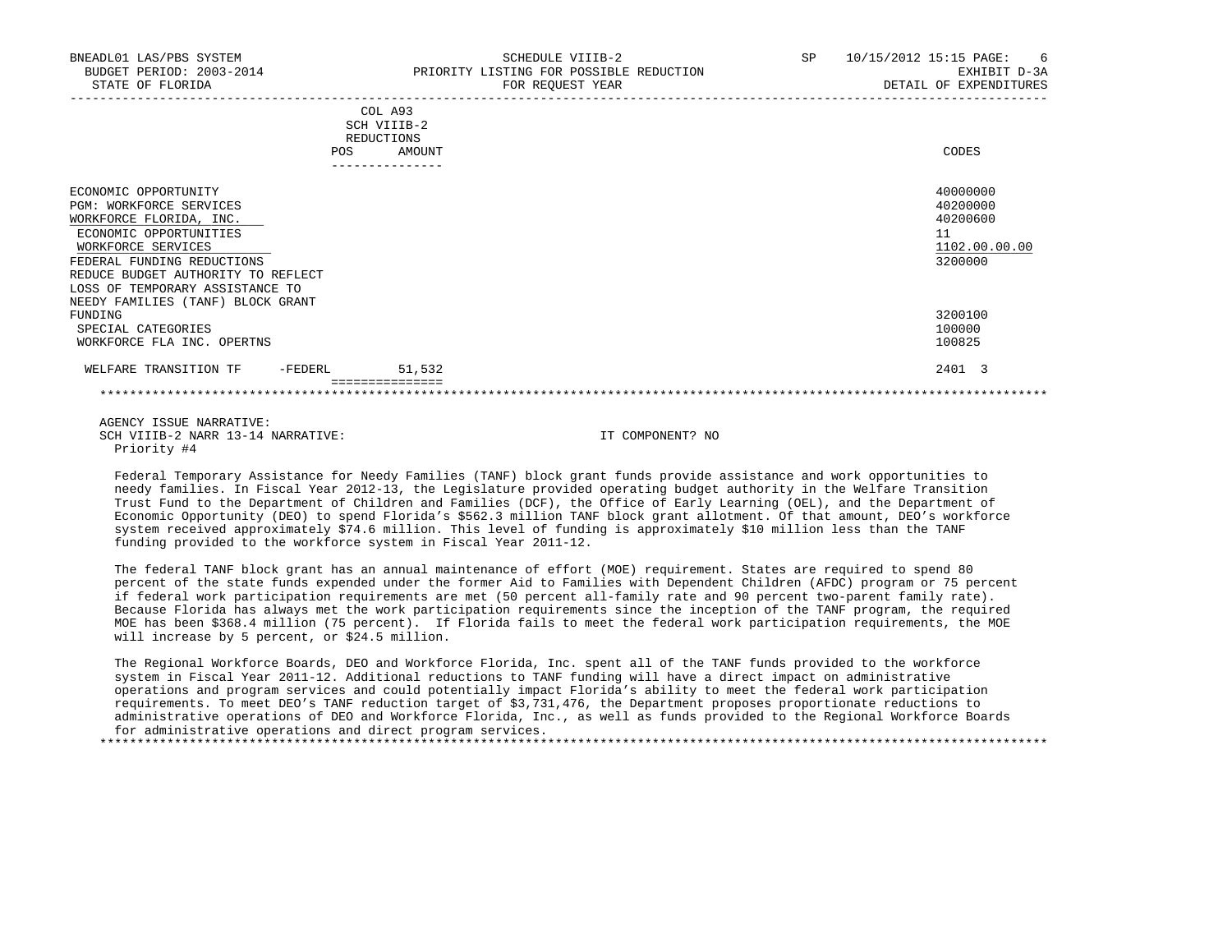| BNEADL01 LAS/PBS SYSTEM<br>STATE OF FLORIDA                                                                                                                                                                                                   |           | SCHEDULE VIIIB-2<br>BUDGET PERIOD: 2003-2014 PRIORITY LISTING FOR POSSIBLE REDUCTION<br>FOR REQUEST YEAR | SP and the set of the set of the set of the set of the set of the set of the set of the set of the set of the set of the set of the set of the set of the set of the set of the set of the set of the set of the set of the se | 10/15/2012 15:15 PAGE: 7<br>EXHIBIT D-3A<br>DETAIL OF EXPENDITURES                                |
|-----------------------------------------------------------------------------------------------------------------------------------------------------------------------------------------------------------------------------------------------|-----------|----------------------------------------------------------------------------------------------------------|--------------------------------------------------------------------------------------------------------------------------------------------------------------------------------------------------------------------------------|---------------------------------------------------------------------------------------------------|
|                                                                                                                                                                                                                                               |           | COL A93<br>SCH VIIIB-2<br>REDUCTIONS<br>POS AMOUNT<br>---------------                                    |                                                                                                                                                                                                                                | CODES                                                                                             |
| ECONOMIC OPPORTUNITY<br>PGM: COMMUNITY DEVELOPMENT<br>COMMUNITY PLANNING<br>ECONOMIC OPPORTUNITIES<br>COMMUN DEV/REVITALIZATION<br>PROGRAM REDUCTIONS<br>REDUCE TARGETED PROGRAM EXPENSES<br>SPECIAL CATEGORIES<br>G/A-BLACK BUS LOAN PROGRAM |           |                                                                                                          |                                                                                                                                                                                                                                | 40000000<br>40300000<br>40300100<br>11<br>1104.00.00.00<br>33V0000<br>33V0020<br>100000<br>100237 |
| SEED TRUST FUND -STATE                                                                                                                                                                                                                        |           | $111,250-$<br>===============                                                                            |                                                                                                                                                                                                                                | 2041 1                                                                                            |
| G/A-ECONOMIC DEV PROGRAMS                                                                                                                                                                                                                     |           |                                                                                                          |                                                                                                                                                                                                                                | 102241                                                                                            |
| GENERAL REVENUE FUND                                                                                                                                                                                                                          | $-$ STATE | $718.657-$<br>===============                                                                            |                                                                                                                                                                                                                                | 1000 1                                                                                            |

 TOTAL: REDUCE TARGETED PROGRAM EXPENSES 33V0020 TOTAL ISSUE.............

## =============== \*\*\*\*\*\*\*\*\*\*\*\*\*\*\*\*\*\*\*\*\*\*\*\*\*\*\*\*\*\*\*\*\*\*\*\*\*\*\*\*\*\*\*\*\*\*\*\*\*\*\*\*\*\*\*\*\*\*\*\*\*\*\*\*\*\*\*\*\*\*\*\*\*\*\*\*\*\*\*\*\*\*\*\*\*\*\*\*\*\*\*\*\*\*\*\*\*\*\*\*\*\*\*\*\*\*\*\*\*\*\*\*\*\*\*\*\*\*\*\*\*\*\*\*\*\*\*

 AGENCY ISSUE NARRATIVE: SCH VIIIB-2 NARR 13-14 NARRATIVE: IT COMPONENT? NO

Priority #2

 The Department of Economic Opportunity was created on October 1, 2011, and the annual costs to appropriately fund the Department's operations are still being determined. As such, the Department does not recommend that administrative and program expenses funded with state trust funds and General Revenue be reduced at this time.

 In order to meet the budget reduction target for state trust funds, the Department of Economic Opportunity proposes proportionate five percent reductions for the following economic development programs and partners:

- G/A Black Business Loan Program (\$111,250)
- G/A Enterprise Florida (\$800,000)
- G/A VISIT Florida (\$2,175,000)
- G/A Space Florida (\$200,000)

 The state trust funds impacted by the proposed five percent reductions (\$3,286,250) include the State Economic Enhancement and Development (SEED) Trust Fund (\$2,001,290), Florida International Trade and Promotion Trust Fund (\$245,000), Tourism Promotional Trust Fund (\$914,960) and the Professional Sports Development Trust Fund (\$125,000).

 The Department proposes a \$718,657 reduction in the G/A - Economic Development Programs appropriation category in the General Revenue Fund to meet the reduction target. \*\*\*\*\*\*\*\*\*\*\*\*\*\*\*\*\*\*\*\*\*\*\*\*\*\*\*\*\*\*\*\*\*\*\*\*\*\*\*\*\*\*\*\*\*\*\*\*\*\*\*\*\*\*\*\*\*\*\*\*\*\*\*\*\*\*\*\*\*\*\*\*\*\*\*\*\*\*\*\*\*\*\*\*\*\*\*\*\*\*\*\*\*\*\*\*\*\*\*\*\*\*\*\*\*\*\*\*\*\*\*\*\*\*\*\*\*\*\*\*\*\*\*\*\*\*\*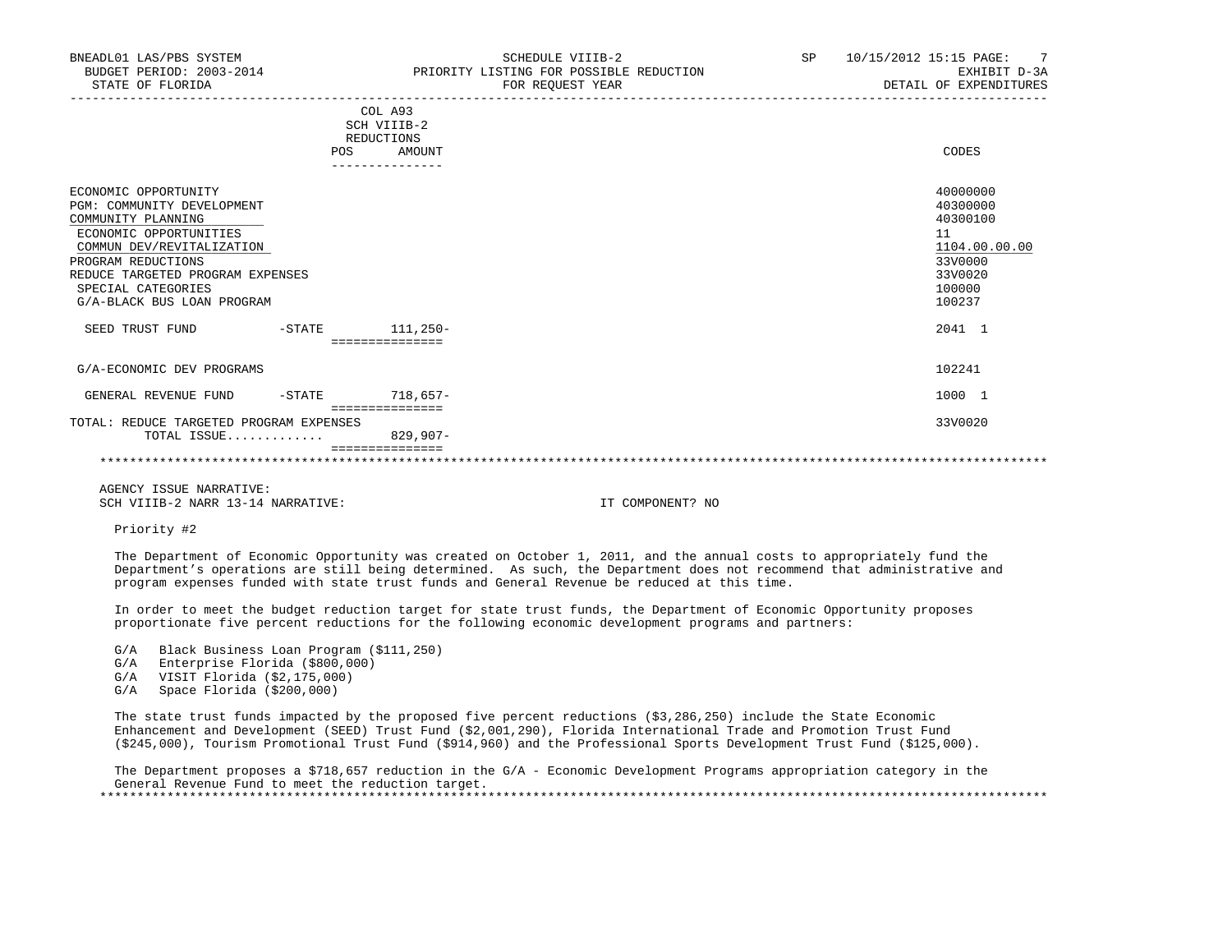|                                                                                                                                 | COL A93<br>SCH VIIIB-2<br>REDUCTIONS<br>AMOUNT<br>POS | CODES                                                   |
|---------------------------------------------------------------------------------------------------------------------------------|-------------------------------------------------------|---------------------------------------------------------|
|                                                                                                                                 | ----------------                                      |                                                         |
| ECONOMIC OPPORTUNITY<br>PGM: COMMUNITY DEVELOPMENT<br>COMMUNITY PLANNING<br>ECONOMIC OPPORTUNITIES<br>COMMUN DEV/REVITALIZATION |                                                       | 40000000<br>40300000<br>40300100<br>11<br>1104.00.00.00 |
| TOTAL: COMMUN DEV/REVITALIZATION                                                                                                |                                                       | 1104.00.00.00                                           |
| BY FUND TYPE                                                                                                                    |                                                       |                                                         |
| GENERAL REVENUE FUND                                                                                                            | $718,657-$                                            | 1000                                                    |
| TRUST FUNDS                                                                                                                     | $111,250-$                                            | 2000                                                    |
| TOTAL PROG COMP                                                                                                                 | ----------------<br>829,907-                          |                                                         |
|                                                                                                                                 | ===============                                       |                                                         |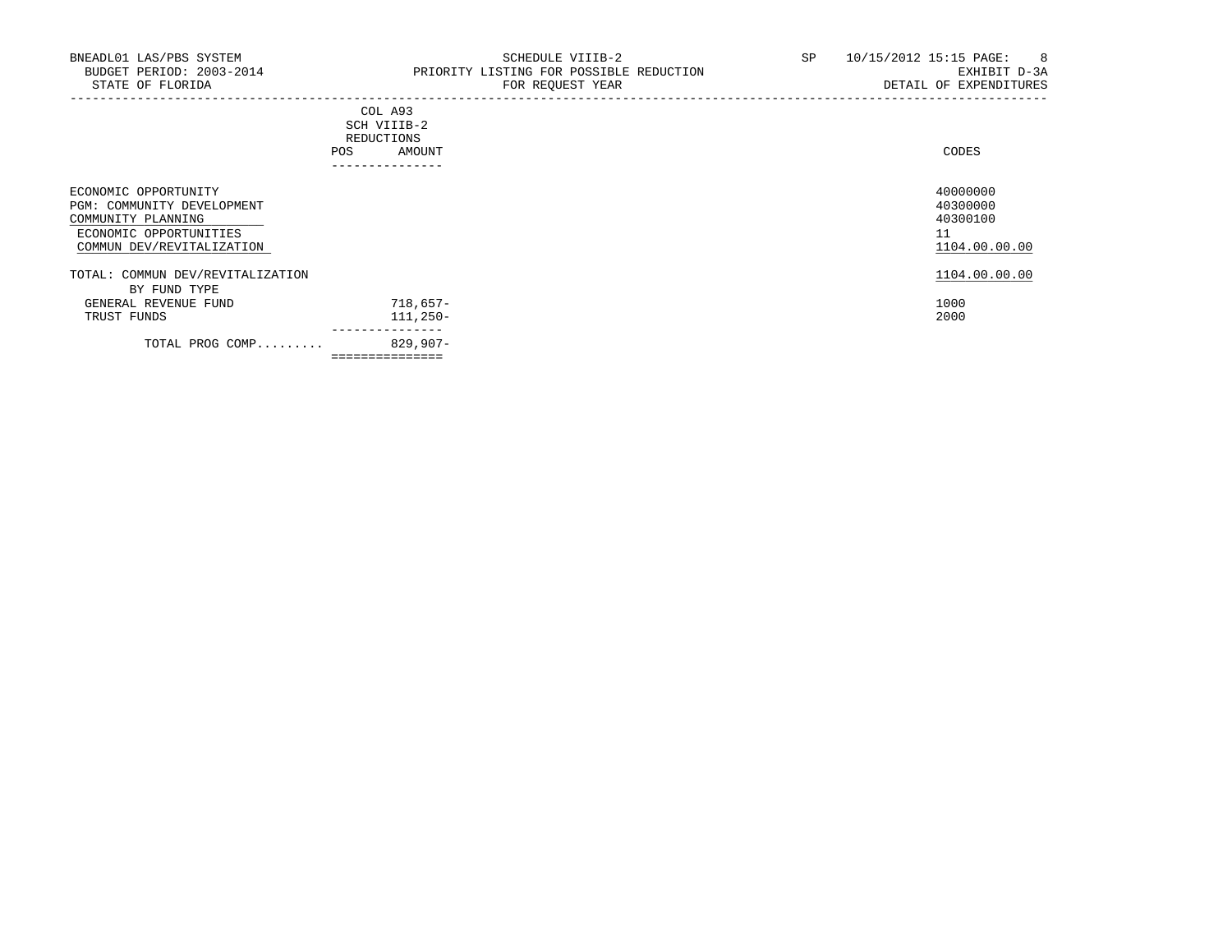| BNEADL01 LAS/PBS SYSTEM<br>BUDGET PERIOD: 2003-2014<br>STATE OF FLORIDA                                                                                                                                                                         | SCHEDULE VIIIB-2<br>PRIORITY LISTING FOR POSSIBLE REDUCTION<br>FOR REQUEST YEAR | 10/15/2012 15:15 PAGE:<br>-9<br>SP and the set of the set of the set of the set of the set of the set of the set of the set of the set of the set of the set of the set of the set of the set of the set of the set of the set of the set of the set of the se<br>EXHIBIT D-3A<br>DETAIL OF EXPENDITURES |
|-------------------------------------------------------------------------------------------------------------------------------------------------------------------------------------------------------------------------------------------------|---------------------------------------------------------------------------------|----------------------------------------------------------------------------------------------------------------------------------------------------------------------------------------------------------------------------------------------------------------------------------------------------------|
|                                                                                                                                                                                                                                                 | COL A93<br>SCH VIIIB-2<br>REDUCTIONS<br>POS<br>AMOUNT<br>---------------        | CODES                                                                                                                                                                                                                                                                                                    |
| ECONOMIC OPPORTUNITY<br>PGM: STRATEGIC BUS DEV<br>STRATEGIC BUSINESS DEV<br>ECONOMIC OPPORTUNITIES<br><b>BUSINESS DEVELOPMENT</b><br>PROGRAM REDUCTIONS<br>REDUCE TARGETED PROGRAM EXPENSES<br>SPECIAL CATEGORIES<br>G/A-ENTERPRISE FLORIDA PRG |                                                                                 | 40000000<br>40400000<br>40400100<br>11<br>1101.00.00.00<br>33V0000<br>33V0020<br>100000<br>102003                                                                                                                                                                                                        |
| $-STATE$<br>SEED TRUST FUND<br>FL INTER TRADE & PROM TF -STATE<br>PROFESSIONAL SPORTS DEV TF-STATE                                                                                                                                              | $430,000 -$<br>245,000-<br>125,000-<br>---------------                          | 2041 1<br>2338 1<br>2551 1                                                                                                                                                                                                                                                                               |
| TOTAL APPRO 800,000-                                                                                                                                                                                                                            | ===============                                                                 |                                                                                                                                                                                                                                                                                                          |
| G/A - VISIT FLORIDA                                                                                                                                                                                                                             |                                                                                 | 105705                                                                                                                                                                                                                                                                                                   |
| SEED TRUST FUND -STATE 1,260,040-<br>TOURISM PROMOTIONAL TF -STATE                                                                                                                                                                              | $914,960-$<br>_______________                                                   | 2041 1<br>2722 1                                                                                                                                                                                                                                                                                         |
| TOTAL APPRO                                                                                                                                                                                                                                     | $2,175,000-$<br>===============                                                 |                                                                                                                                                                                                                                                                                                          |
| G/A - SPACE FLORIDA                                                                                                                                                                                                                             |                                                                                 | 108445                                                                                                                                                                                                                                                                                                   |
| SEED TRUST FUND                                                                                                                                                                                                                                 | $-$ STATE 200,000 -<br>===============                                          | 2041 1                                                                                                                                                                                                                                                                                                   |
| TOTAL: REDUCE TARGETED PROGRAM EXPENSES<br>TOTAL ISSUE                                                                                                                                                                                          | $3,175,000-$<br>================                                                | 33V0020                                                                                                                                                                                                                                                                                                  |
|                                                                                                                                                                                                                                                 |                                                                                 |                                                                                                                                                                                                                                                                                                          |

 AGENCY ISSUE NARRATIVE: SCH VIIIB-2 NARR 13-14 NARRATIVE: IT COMPONENT? NO

Priority #2

 The Department of Economic Opportunity was created on October 1, 2011, and the annual costs to appropriately fund the Department's operations are still being determined. As such, the Department does not recommend that administrative and program expenses funded with state trust funds and General Revenue be reduced at this time.

 In order to meet the budget reduction target for state trust funds, the Department of Economic Opportunity proposes proportionate five percent reductions for the following economic development programs and partners:

G/A Black Business Loan Program (\$111,250)

G/A Enterprise Florida (\$800,000)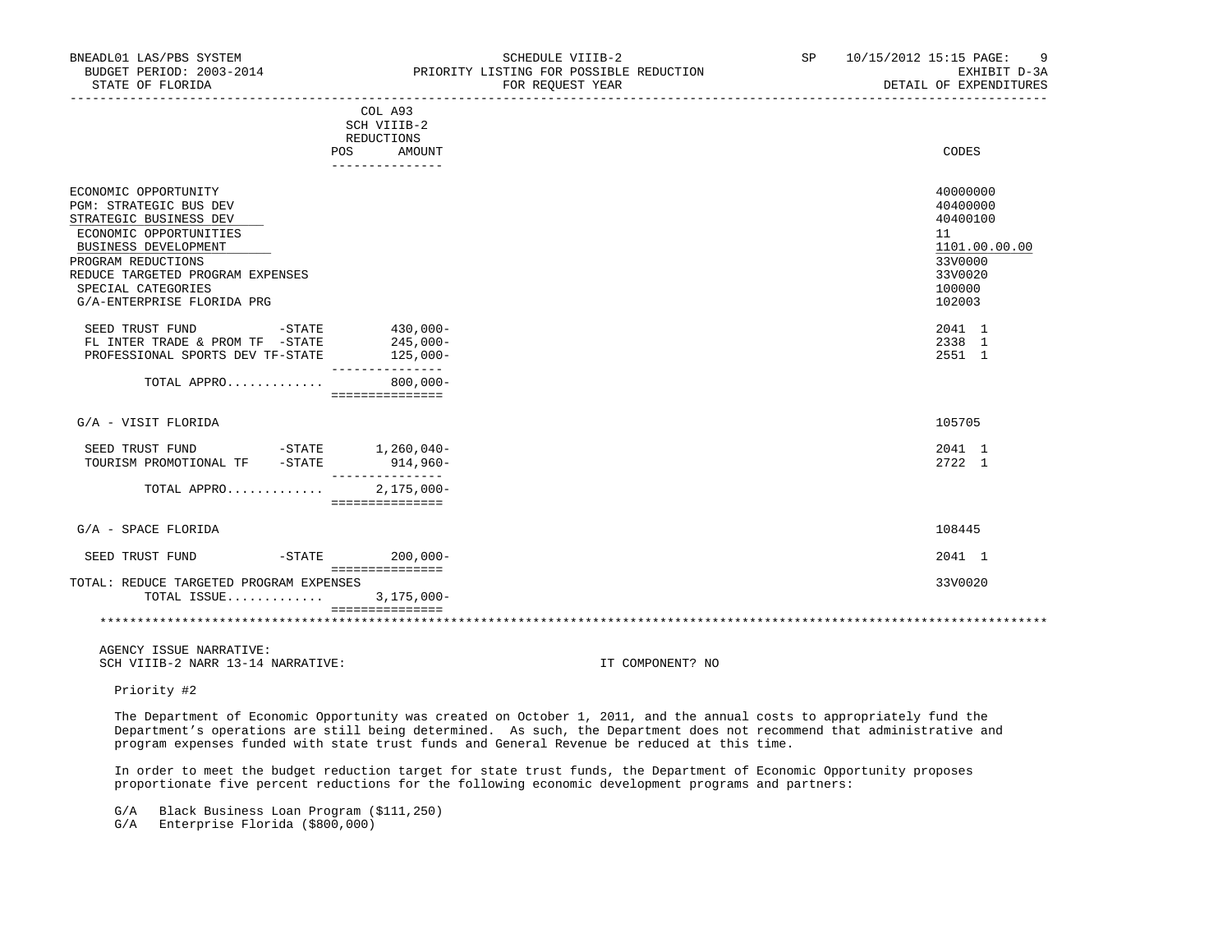|            | COL A93<br>SCH VIIIB-2 |       |
|------------|------------------------|-------|
|            | REDUCTIONS             |       |
| <b>POS</b> | AMOUNT                 | CODES |
|            | ---------------        |       |

 ECONOMIC OPPORTUNITY 40000000 PGM: STRATEGIC BUS DEV 40400000<br>STRATEGIC BUSINESS DEV 40400100  $\frac{\text{STRATEGIC}}{\text{ECONOMIC } \text{OPPORTUNITIES}}$  and the contract of the contract of the contract of the contract of the contract of the contract of the contract of the contract of the contract of the contract of the contract of the contrac ECONOMIC OPPORTUNITIES 11<br>BUSINESS DEVELOPMENT 1101.00.00.00 BUSINESS DEVELOPMENT 1101.00.<br>PROGRAM REDUCTIONS 33V0000 PROGRAM REDUCTIONS 33V0000 33V0000 33V0000 33V0000 33V0000 33V0000 33V0000 33V0000 33V0000 33V0000 33V0000 33V0000 33V0000 33V0000 33V0020 33V0020 33V0020 33V0020 33V0020 33V0020 33V0020 33V0020 33V0020 33V0020 33V0020 33V

G/A VISIT Florida (\$2,175,000)

REDUCE TARGETED PROGRAM EXPENSES

G/A Space Florida (\$200,000)

 The state trust funds impacted by the proposed five percent reductions (\$3,286,250) include the State Economic Enhancement and Development (SEED) Trust Fund (\$2,001,290), Florida International Trade and Promotion Trust Fund (\$245,000), Tourism Promotional Trust Fund (\$914,960) and the Professional Sports Development Trust Fund (\$125,000).

 The Department proposes a \$718,657 reduction in the G/A - Economic Development Programs appropriation category in the General Revenue Fund to meet the reduction target. \*\*\*\*\*\*\*\*\*\*\*\*\*\*\*\*\*\*\*\*\*\*\*\*\*\*\*\*\*\*\*\*\*\*\*\*\*\*\*\*\*\*\*\*\*\*\*\*\*\*\*\*\*\*\*\*\*\*\*\*\*\*\*\*\*\*\*\*\*\*\*\*\*\*\*\*\*\*\*\*\*\*\*\*\*\*\*\*\*\*\*\*\*\*\*\*\*\*\*\*\*\*\*\*\*\*\*\*\*\*\*\*\*\*\*\*\*\*\*\*\*\*\*\*\*\*\*

| STATE FUNDING REDUCTIONS<br>REDUCE BUDGET AUTHORITY TO REFLECT |                 |         | 3300000                |
|----------------------------------------------------------------|-----------------|---------|------------------------|
| <b>AVAILABLE REVENUE</b><br>SALARIES AND BENEFITS              |                 |         | 3300250<br>010000      |
| GRANTS AND DONATIONS TF                                        | $-$ STATE       | $37 -$  | 2339<br>-1             |
|                                                                | =============   |         |                        |
| OTHER PERSONAL SERVICES                                        |                 |         | 030000                 |
| GRANTS AND DONATIONS TF                                        | $-$ STATE       | $200 -$ | 2339                   |
|                                                                | =============== |         |                        |
| EXPENSES                                                       |                 |         | 040000                 |
| GRANTS AND DONATIONS TF                                        | -STATE          | $200 -$ | 2339<br>$\overline{1}$ |
|                                                                | =============   |         |                        |
| OPERATING CAPITAL OUTLAY                                       |                 |         | 060000                 |
| GRANTS AND DONATIONS TF                                        | $-$ STATE       | $150 -$ | 2339<br>-1             |
|                                                                | =============== |         |                        |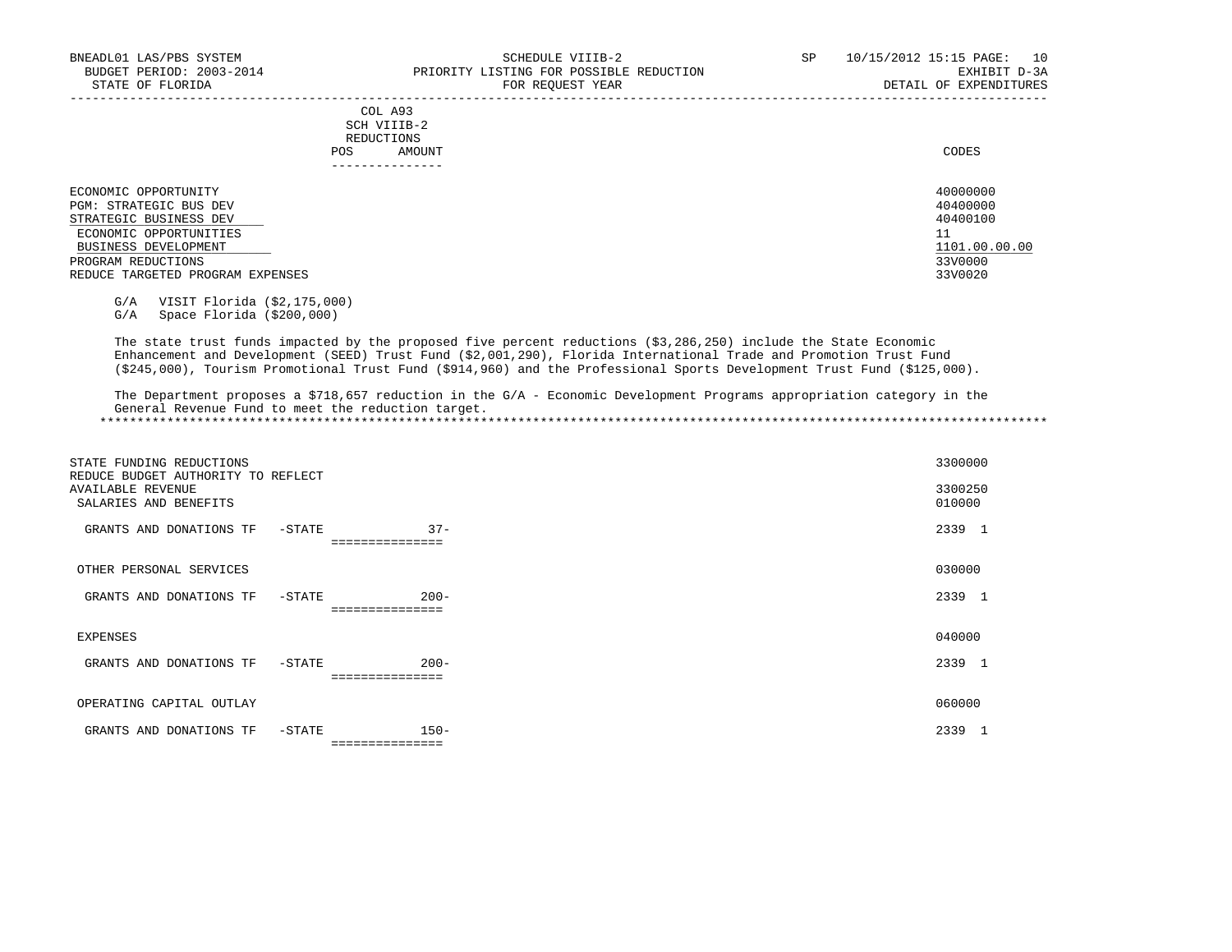| BNEADL01 LAS/PBS SYSTEM<br>BUDGET PERIOD: 2003-2014<br>STATE OF FLORIDA                                                 |        |                   | PRIORITY LISTING FOR POSSIBLE REDUCTION | SCHEDULE VIIIB-2<br>FOR REQUEST YEAR |                  | SP       |    | 10/15/2012 15:15 PAGE: 11<br>EXHIBIT D-3A<br>DETAIL OF EXPENDITURES |
|-------------------------------------------------------------------------------------------------------------------------|--------|-------------------|-----------------------------------------|--------------------------------------|------------------|----------|----|---------------------------------------------------------------------|
|                                                                                                                         |        | COL A93           |                                         |                                      |                  |          |    |                                                                     |
|                                                                                                                         |        | SCH VIIIB-2       |                                         |                                      |                  |          |    |                                                                     |
|                                                                                                                         |        | REDUCTIONS        |                                         |                                      |                  |          |    |                                                                     |
|                                                                                                                         | POS    | AMOUNT            |                                         |                                      |                  |          |    | CODES                                                               |
|                                                                                                                         |        | ---------------   |                                         |                                      |                  |          |    |                                                                     |
| ECONOMIC OPPORTUNITY                                                                                                    |        |                   |                                         |                                      |                  |          |    | 40000000                                                            |
| <b>PGM: STRATEGIC BUS DEV</b>                                                                                           |        |                   |                                         |                                      |                  |          |    | 40400000                                                            |
| STRATEGIC BUSINESS DEV                                                                                                  |        |                   |                                         |                                      |                  |          |    | 40400100                                                            |
| ECONOMIC OPPORTUNITIES                                                                                                  |        |                   |                                         |                                      |                  |          |    | 11                                                                  |
| BUSINESS DEVELOPMENT                                                                                                    |        |                   |                                         |                                      |                  |          |    | 1101.00.00.00                                                       |
| STATE FUNDING REDUCTIONS                                                                                                |        |                   |                                         |                                      |                  |          |    | 3300000                                                             |
| REDUCE BUDGET AUTHORITY TO REFLECT                                                                                      |        |                   |                                         |                                      |                  |          |    |                                                                     |
| <b>AVAILABLE REVENUE</b>                                                                                                |        |                   |                                         |                                      |                  |          |    | 3300250                                                             |
| SPECIAL CATEGORIES                                                                                                      |        |                   |                                         |                                      |                  |          |    | 100000                                                              |
| CONTRACTED SERVICES                                                                                                     |        |                   |                                         |                                      |                  |          |    | 100777                                                              |
| GRANTS AND DONATIONS TF                                                                                                 | -STATE | ===============   | $200 -$                                 |                                      |                  |          |    | 2339 1                                                              |
| TOTAL: REDUCE BUDGET AUTHORITY TO REFLECT                                                                               |        |                   |                                         |                                      |                  |          |    | 3300250                                                             |
| <b>AVAILABLE REVENUE</b>                                                                                                |        |                   |                                         |                                      |                  |          |    |                                                                     |
| TOTAL ISSUE                                                                                                             |        |                   | $787-$                                  |                                      |                  |          |    |                                                                     |
|                                                                                                                         |        | ================  |                                         |                                      |                  |          |    |                                                                     |
| **************************************                                                                                  |        |                   |                                         |                                      |                  |          |    |                                                                     |
| AGENCY ISSUE NARRATIVE:                                                                                                 |        |                   |                                         |                                      |                  |          |    |                                                                     |
| SCH VIIIB-2 NARR 13-14 NARRATIVE:                                                                                       |        |                   |                                         |                                      | IT COMPONENT? NO |          |    |                                                                     |
| Priority #3                                                                                                             |        |                   |                                         |                                      |                  |          |    |                                                                     |
| The Department of Economic Opportunity recommends eliminating the unfunded operating budget authority in the Grants and |        |                   |                                         |                                      |                  |          |    |                                                                     |
| Donations Trust Fund in the Strategic Business Development budget entity.                                               |        |                   |                                         |                                      |                  |          |    |                                                                     |
|                                                                                                                         |        |                   |                                         |                                      |                  |          |    |                                                                     |
| POSITION DETAIL OF SALARIES AND BENEFITS:                                                                               |        |                   |                                         |                                      |                  |          |    |                                                                     |
|                                                                                                                         |        |                   |                                         |                                      |                  |          |    | LAPSE LAPSED SALARIES                                               |
|                                                                                                                         |        | FTE<br>---------- |                                         | BASE RATE ADDITIVES                  | BENEFITS         | SUBTOTAL | ွေ | AND BENEFITS                                                        |
|                                                                                                                         |        |                   |                                         |                                      |                  |          |    |                                                                     |
| A93 - SCH VIIIB-2 REDUCTIONS                                                                                            |        |                   |                                         |                                      |                  |          |    |                                                                     |
| CHANGES TO CURRENTLY AUTHORIZED POSITIONS                                                                               |        |                   |                                         |                                      |                  |          |    |                                                                     |
| OTHER SALARY AMOUNT                                                                                                     |        |                   |                                         |                                      |                  |          |    |                                                                     |
| 2339 GRANTS AND DONATIONS TF                                                                                            |        |                   |                                         |                                      |                  |          |    | $37 -$                                                              |
|                                                                                                                         |        |                   |                                         |                                      |                  |          |    | -----------                                                         |
|                                                                                                                         |        |                   |                                         |                                      |                  |          |    | $37 -$                                                              |
|                                                                                                                         |        |                   |                                         |                                      |                  |          |    | ==============                                                      |
|                                                                                                                         |        |                   |                                         |                                      |                  |          |    |                                                                     |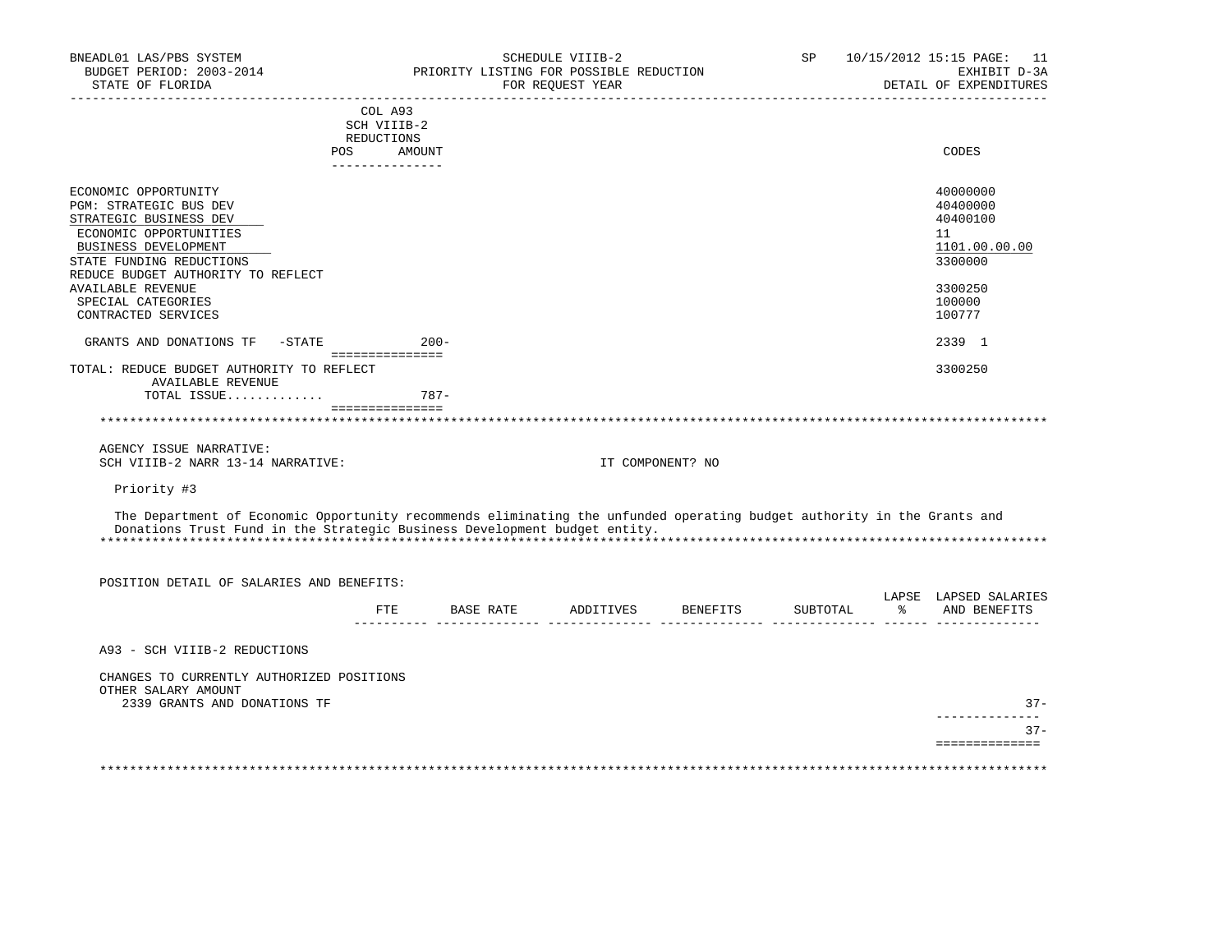-----------------------------------------------------------------------------------------------------------------------------------

## COL A93 SCH VIIIB-2 REDUCTIONS POS AMOUNT ---------------

| ECONOMIC OPPORTUNITY        |                 | 40000000      |
|-----------------------------|-----------------|---------------|
| PGM: STRATEGIC BUS DEV      |                 | 40400000      |
| STRATEGIC BUSINESS DEV      |                 | 40400100      |
| ECONOMIC OPPORTUNITIES      |                 | 11            |
| BUSINESS DEVELOPMENT        |                 | 1101.00.00.00 |
| TOTAL: BUSINESS DEVELOPMENT |                 | 1101.00.00.00 |
| BY FUND TYPE                |                 |               |
| TRUST FUNDS                 | 3,175,787-      | 2000          |
|                             | =============== |               |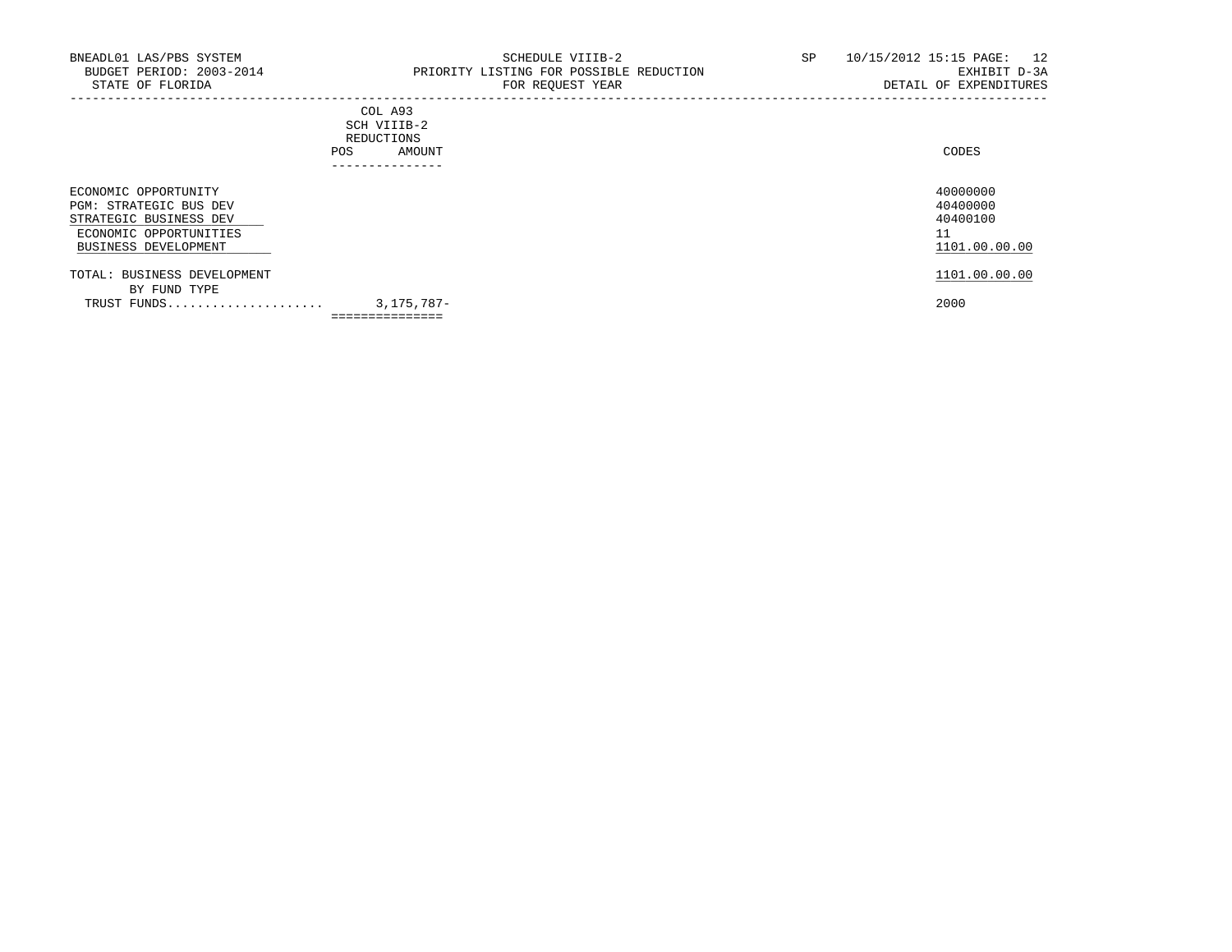| NEADLP01<br>* BUDGET PERIOD: 2003-2014                                                                                                                                                                                                                                |                                                                                                                       | STATISTICAL INFORMATION<br>EXHIBIT A, D AND D-3A LIST REQUEST |                                                                              | $10/15/2012$ 15:15 '<br>KSP 40<br><b>SP</b><br>PAGE:<br>1, |
|-----------------------------------------------------------------------------------------------------------------------------------------------------------------------------------------------------------------------------------------------------------------------|-----------------------------------------------------------------------------------------------------------------------|---------------------------------------------------------------|------------------------------------------------------------------------------|------------------------------------------------------------|
| SAVE INITIALS:                                                                                                                                                                                                                                                        |                                                                                                                       |                                                               | SAVE DEPARTMENT: 07 SAVE ID: S8B2 SAVE TITLE: SCHEDULE VIIIB-2**LBR FORMAT** |                                                            |
| DATA SELECTIONS **                                                                                                                                                                                                                                                    | ______________________________                                                                                        |                                                               |                                                                              |                                                            |
| REPORT OPTION 1 - Exhibit A, D and D-3A                                                                                                                                                                                                                               |                                                                                                                       |                                                               |                                                                              |                                                            |
| COLUMN: A93<br>CALCULATE DIFFERENCE ONLY (Y/N): N THAT EXCEED:<br>INCLUDE (Y/N) FTE: Y<br>REPORT TOTAL:<br>REPORT: NO TOTAL                                                                                                                                           | SALARY RATE: Y POSITION DATA: Y                                                                                       |                                                               | CODES                                                                        |                                                            |
| BUDGET ENTITY OR GROUP/ACCUMULATION LEVEL (0=MERGE, 1=LEVEL 1, 2=LEVEL 2, 3=LEVEL 3, 4=LOWEST LEVEL)<br>$1-7: DEO1 4$<br>$22 - 27:$<br>EXCLUDE:<br>BUDGET ENTITY TOTALS:<br>LEVEL 1: NO TOTAL<br>LEVEL 2: NO TOTAL<br>LEVEL 3: NO TOTAL<br>LOWEST LEVEL: BY FUND TYPE |                                                                                                                       |                                                               |                                                                              |                                                            |
| PROGRAM COMPONENT/ACCUMULATION LEVEL (1, 2, 3, 4 OR 5 FOR 2, 4, 6, 8 OR 10 DIGITS, 0=MERGED):<br>PROGRAM COMPONENT:<br>$-5$<br>PROGRAM COMPONENT TOTAL:<br>POLICY AREA: NO TOTAL<br>PROGRAM COMPONENT: BY FUND TYPE                                                   | <u> 1999 - Jan James James Jan James James Jan James James Jan James James Jan James James Jan James James Jan Ja</u> |                                                               |                                                                              |                                                            |
| ISSUE CODE OR GROUP/ACCUMULATION LEVEL (1, 2 OR 3 FOR 1, 3 OR 7 CHARACTERS, 0=MERGED):<br>ISSUE TOTAL:<br>SUMMARY: NO TOTAL<br>DETAIL: LINE TOTAL                                                                                                                     |                                                                                                                       |                                                               |                                                                              |                                                            |
| APPROPRIATION CATEGORY OR GROUP/ACCUMULATION LEVEL (1=MAJOR, 2=MINOR, 0=MERGED):<br>INCLUDE FCO (Y/N): Y APPROPRIATION CATEGORY TITLE (S=SHORT, L=LONG): S<br>APPROPRIATION CATEGORY TOTAL:                                                                           | MAJOR: NO TOTAL<br>MINOR: BY DETAIL FUND                                                                              |                                                               |                                                                              |                                                            |
| ITEMIZATION OF EXPENDITURE:<br>ACCUMULATION LEVEL (1=OPE/FCO, 2=IOE, 0=MERGE): 0<br>ITEMIZATION OF EXPENDITURE TOTAL:<br>ITEMIZATION OF EXPENDITURE: NO TOTAL                                                                                                         | -------------------------------                                                                                       |                                                               |                                                                              |                                                            |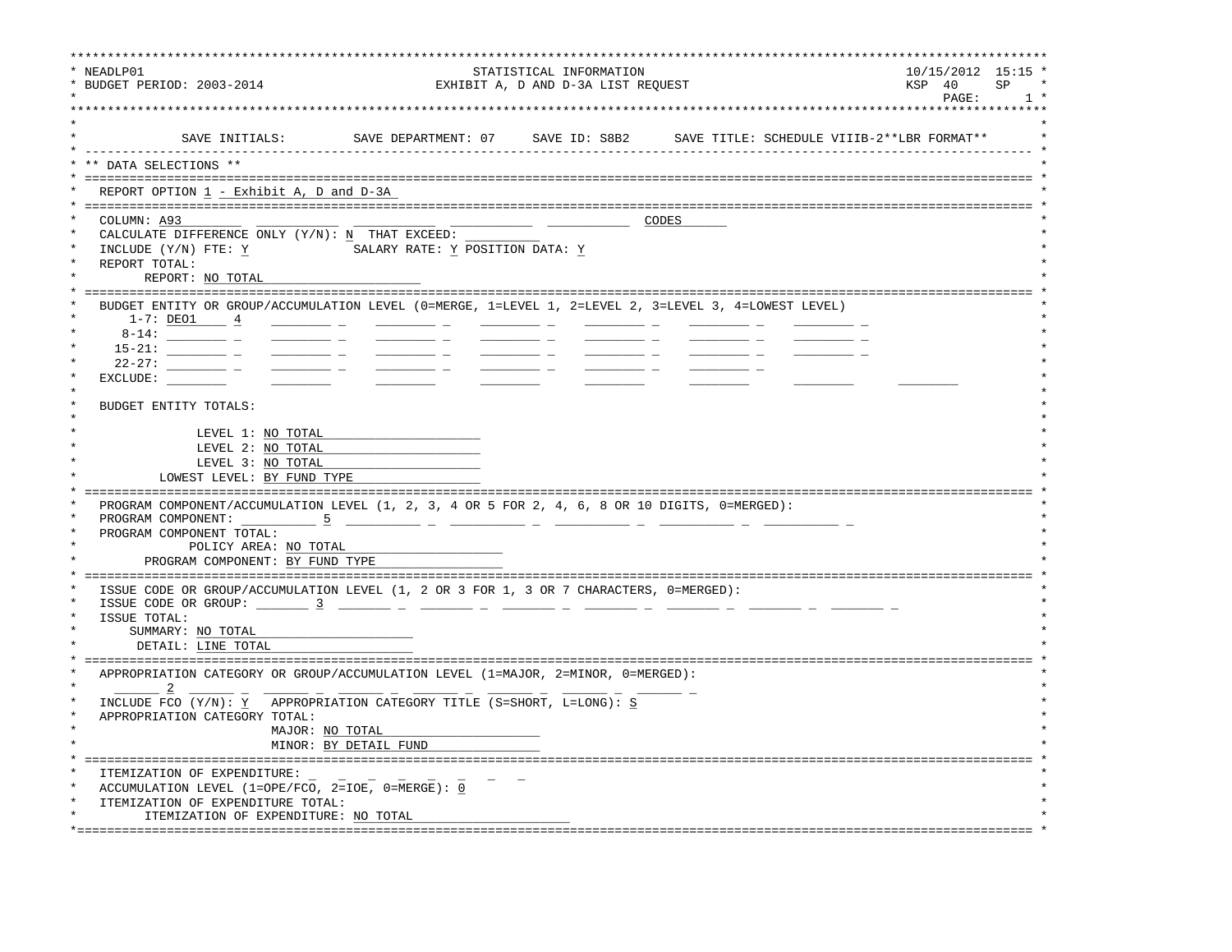| * NEADLP01                         |                                                                    | STATISTICAL INFORMATION                |                    | $10/15/2012$ 15:15 * |
|------------------------------------|--------------------------------------------------------------------|----------------------------------------|--------------------|----------------------|
| * BUDGET PERIOD: 2003-2014         |                                                                    | EXHIBIT A, D AND D-3A LIST REQUEST     |                    | KSP 40<br>SP         |
|                                    |                                                                    |                                        |                    | PAGE:<br>$2 *$       |
|                                    |                                                                    |                                        |                    |                      |
|                                    | FUND GROUPS SET: OR FUND:                                          |                                        |                    |                      |
| $\star$                            | FUNDING SOURCE IDENTIFIER:                                         |                                        |                    |                      |
| REPORT BY FSI (Y/N): Y             |                                                                    |                                        |                    |                      |
|                                    |                                                                    |                                        |                    |                      |
|                                    |                                                                    |                                        |                    |                      |
| DEPARTMENT NARRATIVE SET:          |                                                                    |                                        |                    |                      |
|                                    | BUDGET ENTITY NARRATIVE SET:                                       |                                        |                    |                      |
| $\star$                            | ISSUE/ACTIVITY NARRATIVE SET: A5                                   |                                        |                    |                      |
| $\star$                            |                                                                    |                                        |                    |                      |
| $\star$                            | INCLUDE PROGRAM COMPONENT NARRATIVE (Y/N): N                       |                                        |                    |                      |
|                                    |                                                                    |                                        |                    |                      |
| ** FORMATTING **                   |                                                                    |                                        |                    |                      |
|                                    |                                                                    |                                        |                    |                      |
| REPORT HEADING:                    | SCHEDULE VIIIB-2                                                   |                                        |                    |                      |
|                                    | PRIORITY LISTING FOR POSSIBLE REDUCTION                            |                                        |                    |                      |
|                                    |                                                                    |                                        |                    |                      |
|                                    | FOR REOUEST YEAR                                                   |                                        |                    |                      |
|                                    |                                                                    |                                        |                    |                      |
|                                    | PAGE BREAKS: LOWEST LEVEL PRC                                      |                                        |                    |                      |
| $\star$                            | (LEVEL 1, LEVEL 2, LEVEL 3, LOWEST LEVEL,                          |                                        |                    |                      |
| IOE, GRP, PRC, SIS, ISC)           |                                                                    |                                        |                    |                      |
|                                    |                                                                    |                                        |                    |                      |
| PRINT COLUMN CODES (Y/N): Y        |                                                                    |                                        |                    |                      |
| $\star$                            | SORT OPTIONS: DEPARTMENT/BUDGET ENTITY (C=CODE, T=TITLE): C        |                                        |                    |                      |
| $\star$                            |                                                                    | PROGRAM COMPONENT (C=CODE, T=TITLE): C |                    |                      |
|                                    |                                                                    |                                        |                    |                      |
| *                                  | TOTAL RECORDS READ FROM SORT:<br>24                                |                                        |                    |                      |
|                                    | 44<br>TOTAL RECORDS READ FROM CARD:                                |                                        |                    |                      |
|                                    | TOTAL RECORDS READ FROM PAF:                                       | $\Omega$                               |                    |                      |
| $\star$                            | TOTAL RECORDS READ FROM OAF:                                       |                                        |                    |                      |
| $\star$                            | TOTAL RECORDS READ FROM IEF:                                       |                                        |                    |                      |
| $\star$                            | TOTAL RECORDS READ FROM BGF:                                       |                                        |                    |                      |
| $\star$                            | 14                                                                 |                                        |                    |                      |
| $\star$                            | TOTAL RECORDS READ FROM BEF:<br>TOTAL RECORDS READ FROM PCF:<br>10 |                                        |                    |                      |
| $\star$                            |                                                                    |                                        |                    |                      |
| $\star$                            | TOTAL RECORDS READ FROM ICF:<br>14                                 |                                        |                    |                      |
|                                    | 131<br>TOTAL RECORDS READ FROM INF:                                |                                        |                    |                      |
| $\star$                            | 18<br>TOTAL RECORDS READ FROM ACF:                                 |                                        |                    |                      |
| $\star$                            | 10<br>TOTAL RECORDS READ FROM FCF:                                 |                                        |                    |                      |
| $\star$                            | TOTAL RECORDS READ FROM FSF:<br>10                                 |                                        |                    |                      |
| $\star$                            | TOTAL RECORDS READ FROM PCN:                                       | U                                      |                    |                      |
|                                    | TOTAL RECORDS READ FROM BEN:                                       |                                        |                    |                      |
| $\star$                            | TOTAL RECORDS READ FROM DPC:                                       |                                        |                    |                      |
| $\star$<br>TOTAL RECORDS IN ERROR: |                                                                    |                                        |                    |                      |
| ********************************   |                                                                    | **********************************     | ****************** |                      |